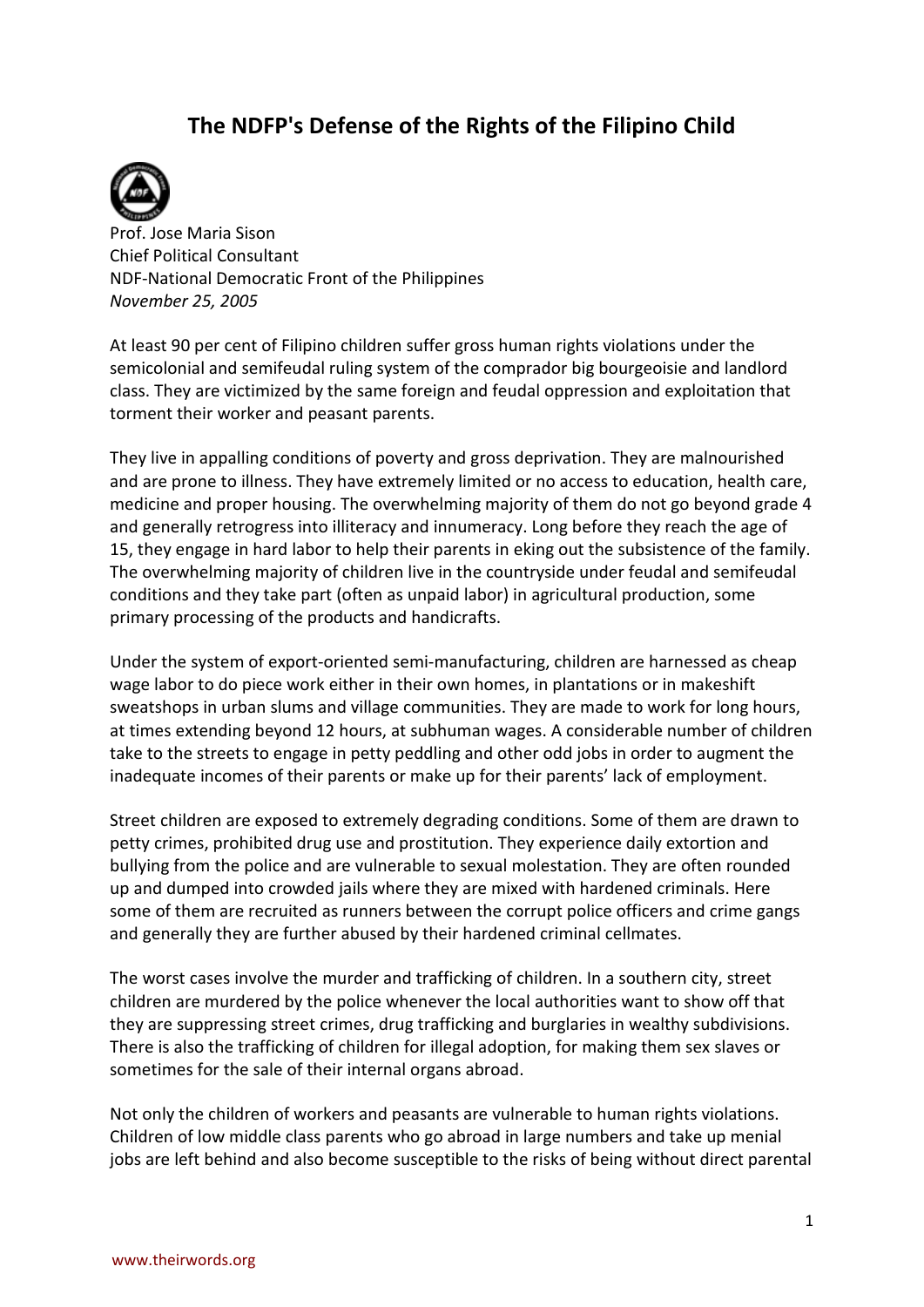attention and motherly care. In these cases, the violations of the rights of the child are often veiled by the illusion that the remittances of their parents take care of everything.

The children of the Bangsa Moro and other national minorities suffer not only the class exploitation and oppression of the workers and peasants. They also suffer national discrimination in general and specific terms. The Manila-based authorities know well how to deliver the rich natural resources and cheap labor in the areas of the national minorities to foreign plantation and mining corporations and to local exploiters. But they allot extremely low public funds for the education, proper nutrition and health care of children and nursing mothers. There are no resources available for promoting intercultural understanding to combat discrimination at all levels.

Filipino children of the toiling masses in any ethno-linguistic community in the Philippines are usually made invisible or of less concern by the powerful and wealthy in the current social system. When the sight of them cannot be denied, because genuine advocates of their rights call attention to them, they are often regarded as merely the objects of pity and not as conscious and active actors in gaining respect for and fulfilling their rights. There is an ever urgent need to arouse, organize and mobilize the children to fight for their own rights and interests.

The National Democratic Front of the Philippines (NDFP) concerns itself with the rights and welfare of the millions of children below 18 years of age by addressing the root causes of the violations of the rights of the child. These root causes are in the rotten ruling system of oppression and exploitation, of extreme wealth for a few and extreme poverty for so many. In the concrete, the NDFP defends the children from the assaults on their rights by the three evils in semicolonial and semifeudal Philippine society: foreign monopoly capitalism, feudalism and bureaucrat capitalism.

The NDFP upholds, defends and promotes the rights of the child in accordance with its own principles, policies and regulations as well as with the international norms and standards set forth directly and indirectly in conventions and treaties. It has a program for the Filipino people to work and fight for national liberation and democracy against the foreign and local oppressors and exploiters. It aims to uphold national sovereignty and empower the working people, to carry out land reform and national industrialization, to foster a patriotic, scientific and democratic culture and to pursue an independent foreign policy for world peace and development.

The NDFP requires the working committees on education under the organs of political power, the designated teachers for elementary and high school education and the mass organizations (especially of the teachers, women, youth, children and cultural activists) to realize the educational program of children below the age of 18 years in the areas under the people's self-government. Public school teachers of the GRP are encouraged to perform conscientiously their teaching functions and to promote patriotic and democratic values, ideas and practice among the children.

The NDFP looks after the health of the mothers and children, promotes health education, healthy diet and sanitation and directs the building of a system of disease prevention and health care delivery. The working committees on health under the organs of political power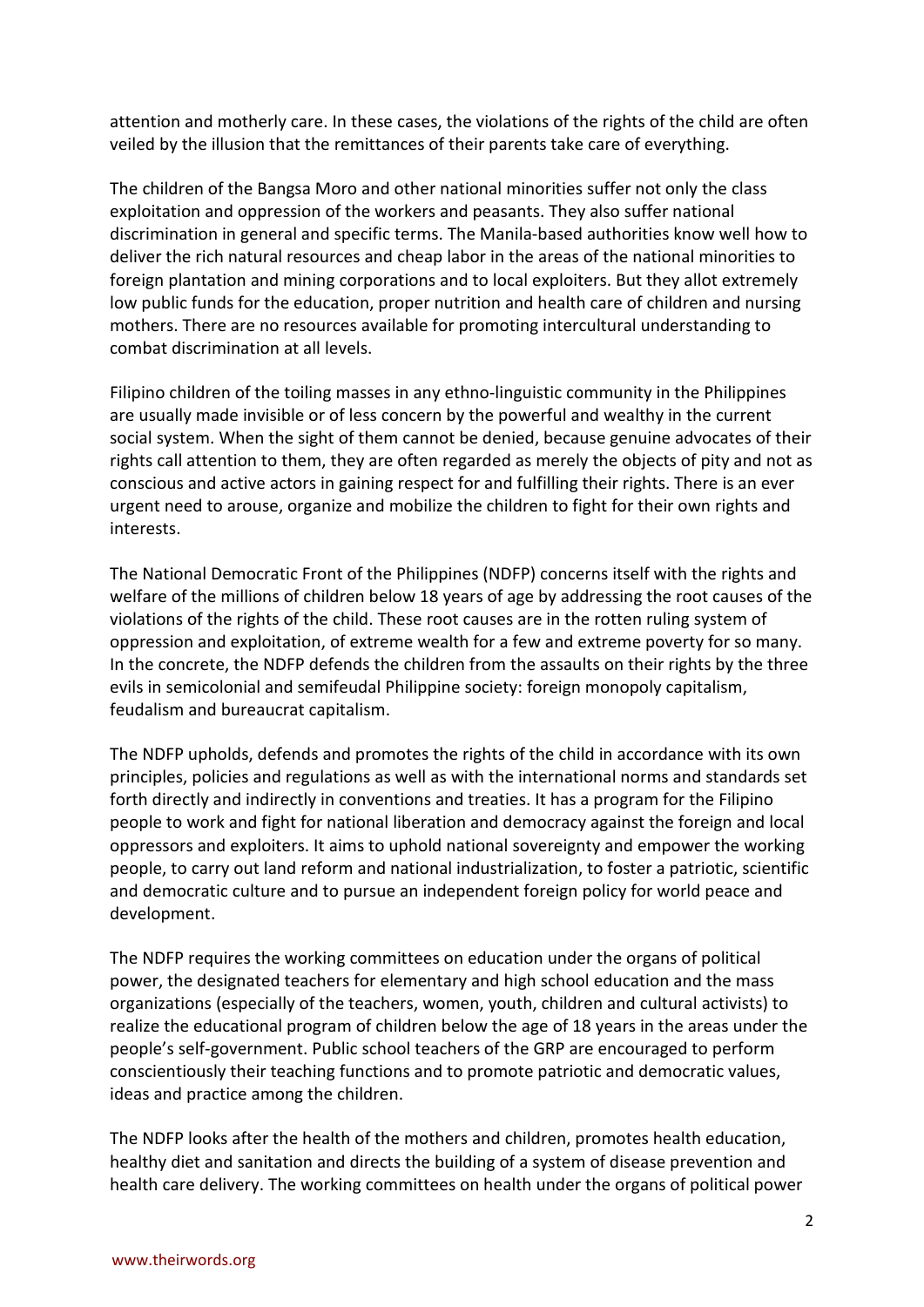and the mass organizations of health workers cooperate with the other mass organizations and the health department of the New People's Army. The health system includes professional health workers and local paramedic volunteers. Day care centers or systems of collective or shared child care are established wherever possible.

The parents are advised to keep in school their children who are 15 years and below and to let them perform tasks that are commensurate to their age and that do not prevent study time at home. Due to extreme poverty, the children as young as 8 or 9, as long as they ablebodied, want to participate in the work of adults. Nevertheless, the organs of political power and the mass organizations prohibit exploitative practices in farms, plantations and sweat shops. Children below 18 and above 15 are given basic instructions and training on how to protect in cooperation with their parents and the rest of the community their family and community from the assaults of the GRP military, police and irregular forces.

The NDFP encourages the organs of political power and the mass organizations of youth, women, teachers and cultural activists to set up children's organizations in recognition of the right of children to uphold and advance their own rights and participate in social transformation on the basis of their capacities and capabilities.

The Government of the Republic of the Philippines (GRP) is a gross violator of the rights of the child for as long as it is the instrument of the oppressive and exploitative ruling system. All the policy proclamations and legislation and signing of the Convention on the Rights of the Child and related conventions and treaties by the GRP, avowedly in favor of the children, amount largely to hogwash because they are used merely to prettify a system that oppresses and exploits the toiling masses of workers and peasants and their children.

The NDFP takes pain to stress to all entities honestly concerned with human rights in general and the rights of the child in particular to take a comprehensive and profound view of the fact that human rights violations against the toiling masses of workers and peasants, women and children are rampant in the Philippines, whether the people wage armed resistance or not. And when armed conflict occurs, it is the military, police and irregular forces of the GRP that wantonly unleashes the unjust violence to preserve the unjust ruling system.

The US and other imperialist governments and their puppet governments like the GRP are today using their official agencies and those of the United Nations as well as certain imperialist-funded nongovernmental organizations, academic hacks, ideologues and publicists to obfuscate the fact that human rights violations are generated by systems of oppression and exploitation, such as the world capitalist system and domestic ruling system of the exploiting classes, and to make it appear that armed revolutionary movements for national liberation are responsible for human rights violations.

From the viewpoint of the armed revolutionaries, the oppressed and exploited people have no choice but to wage a just war of national liberation, strive for victories and thus have hope of fundamental change for the better. They cannot simply allow the oppressors and exploiters to escalate oppression and exploitation. The absence of the people's armed resistance does not put a stop to human rights violations. In fact, it emboldens the escalation of human rights violations through the daily violence of exploitation.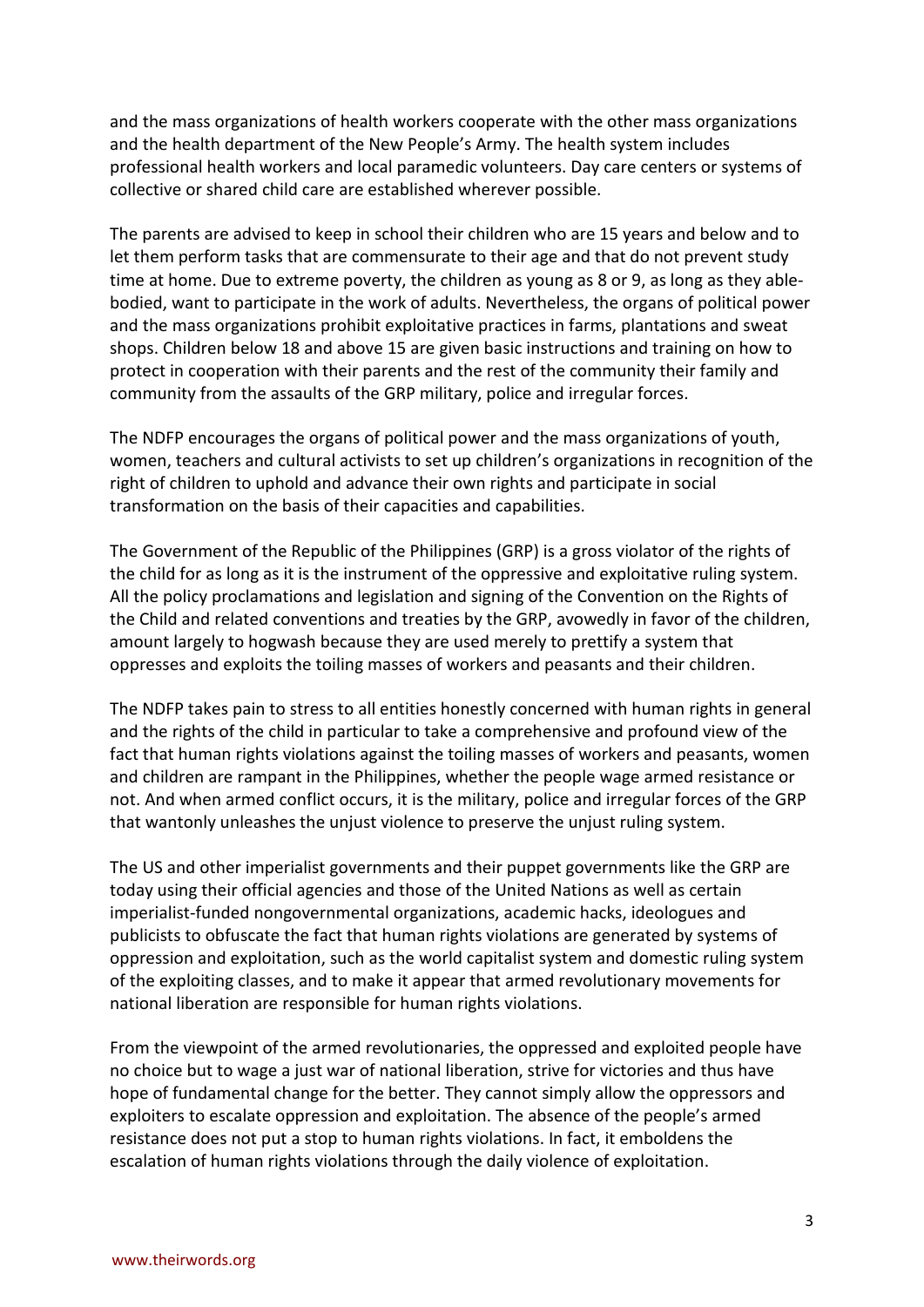Indeed, the imperialists and their minions are busy escalating exploitation and oppression under various slogans. With the slogan of "free market" globalization the monopoly capitalists inflict a vicious assault on the national industries and economies of the undeveloped countries, on the hard-won trade union and social rights of the working class and people and on the social and natural environment. With the slogan of "preemptive war on terror" they justify wars of aggression against assertively independent states and the open rule of terror against national liberation movements and the people of the world.

The ideologues, politicians and publicists of imperialism and puppetry constantly devise "new language" to discredit and stigmatize the national liberation movements. Semantically they frame and denigrate these as "nonstate actors" to be contraposed to what is presumed as "duly-constituted state actors." Then they proceed to misrepresent the "nonstate actor" as "terrorist" and pontificate that the latter can undo the misrepresentation only by capitulating to the oppressive state and betraying the people.

The NDFP represents in peace negotiations with the GRP the people's democratic government which is the co-belligerent of the GRP in the current civil war. This people's democratic government has effective power over an extensive population and territory. It is led by the Communist Party of the Philippines (CPP). It has the New People's Army (NPA) as main component of state power. The NDFP encompasses a wide array of political forces and mass organizations. In fact, two states now exist in the Philippines: one is revolutionary, representing the people's democratic power, and the other is counterrevolutionary, representing the foreign and domestic oppressors and exploiters.

In peace negotiations with the GRP, the NDFP represents the people's democratic government, which has its own constitution with a bill of fundamental rights. As a belligerent force under international law, the NDFP has proclaimed its Unilateral Declaration of Undertaking to Apply the Geneva Conventions and its Protocols and has deposited it with the Swiss Federal Council. The GRP and the NDFP have succeeded in forging and approving the Comprehensive Agreement on Respect for Human Rights and International Humanitarian Law (CARHRIHL) by acting as co-belligerents equally using the International Bill of Rights and the International Humanitarian Law as frames of reference.

Since 1988, ahead of the Convention on the Rights of the Child, the Communist Party of the Philippines and the New People's Army have categorically adopted the policy of prohibiting the recruitment of children below 18 to serve as combatants. And time and again the NDFP has declared that both its policy and the law of the people's democratic government prohibit the NPA from recruiting children below the age of 18 to serve as combatants that can be deployed for military offensive campaigns and operations.

Those between the age of 15 and 18 may be trained and directed by the mass organizations not for the purpose of participation in combat or hostilities but for the purpose of safety and self-defense in their own homes and communities. They are civilians and are not required to carry firearms. They are no more military combatants or actual soldiers than high school and college students engaged in preparatory or basic military training. In this regard, the position of the NDFP and the people's democratic government is far more advanced than the standard set by the Geneva Conventions. Such standard allows the military recruitment of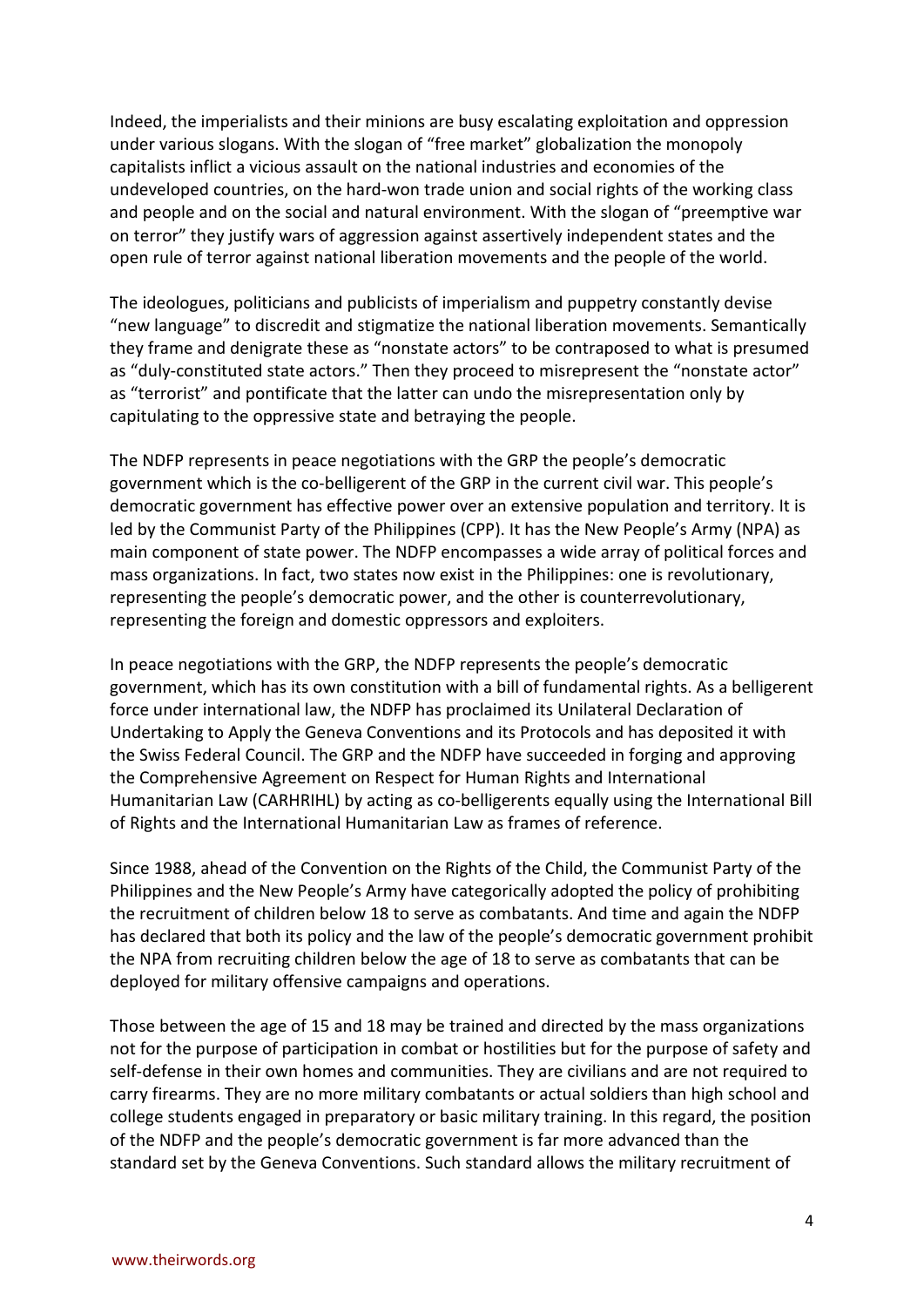children or youth from the age of 15 to 18, provided within this age bracket priority is given to the recruitment of the older ones.

However, certain malicious detractors of the NDFP and the people's democratic government, in UN and US official agencies and imperialist-funded nongovernmental organizations define a so-called child soldier as anyone below 18 years of age, who may simply be in a community under attack by the armed forces of the reactionary state and who even if without arms may be misrepresented as combatants for being presumably lookouts, spies, porters, messengers, cooks and what else of the NPA. It now becomes a crime just to be a Filipino child living in a community under attack by the GRP military, police and paramilitary forces. By lumping the NPA with certain irregular forces in Africa, there is even the insinuation that the NPA could be recruiting children as sex slaves. This shows complete ignorance of the strict Family Code of the people's government, which governs courtship, marriage and family relations.

There are those slanderers who have faked researches and findings, blatantly using hearsay, and have come up with such fantastic claims that from 10 to 30 percent of children in NPA areas are "child soldiers." These claims are patently false because they would make the number of NPA fighters run into hundreds of thousands, instead of the well-known varying estimates of 7000-12,000 NPA fighters made by the Armed Forces of the Philippines (AFP). The shallowest kind of slander has been made by a foreigner who upon mere sight of shortsized NPA fighters concluded that they were children below 18. Filipino adults are often 4"10" to 5'2" in height. An American or European can easily mistake Ka Roger Rosal, CPP spokesman, for a teenager.

There are those who have capitalized on a handful of false cases of "child soldier" fabricated by the GRP military psywar experts and have extrapolated these into a far bigger number of "child soldiers" supposedly arrested by the GRP military and police. These are belied by the records of the Joint Monitoring Committee (created by CARHRIHL) and by earlier reliable records. In the well-known case of the child Edfu de la Cruz, the GRP military misrepresented him as a "child soldier" and actually subjected him to a series of human rights violations. He was seized by AFP troops while he was outside of his home. They forced him to tell them in which house were his parents and they proceeded to strafe the house and murder his parents. Then he was misrepresented and humiliated before the press as NPA "child soldier."

He was illegally detained indefinitely in the compound of the Department of Social Welfare and Development (DWSD). His grandmother and other close relatives were prevented from taking him home, until the demands of the NDFP in the peace negotiations and public opinion compelled the authorities to release him.

All entities spewing out the propaganda that the NPA recruits "child soldiers" below 18 years and that there is a high proportion of NPA "child soldiers" among the children below 18 years in NPA areas are themselves violators of the rights of the child. They play loose with the definition of the so-called child soldier. Anyone below 18 who is alleged to have any role in the NPA, even if a noncombatant, is a child soldier. In a perversion of justice and due process, they put on the NPA the burden of proving that it has no "child soldiers" and they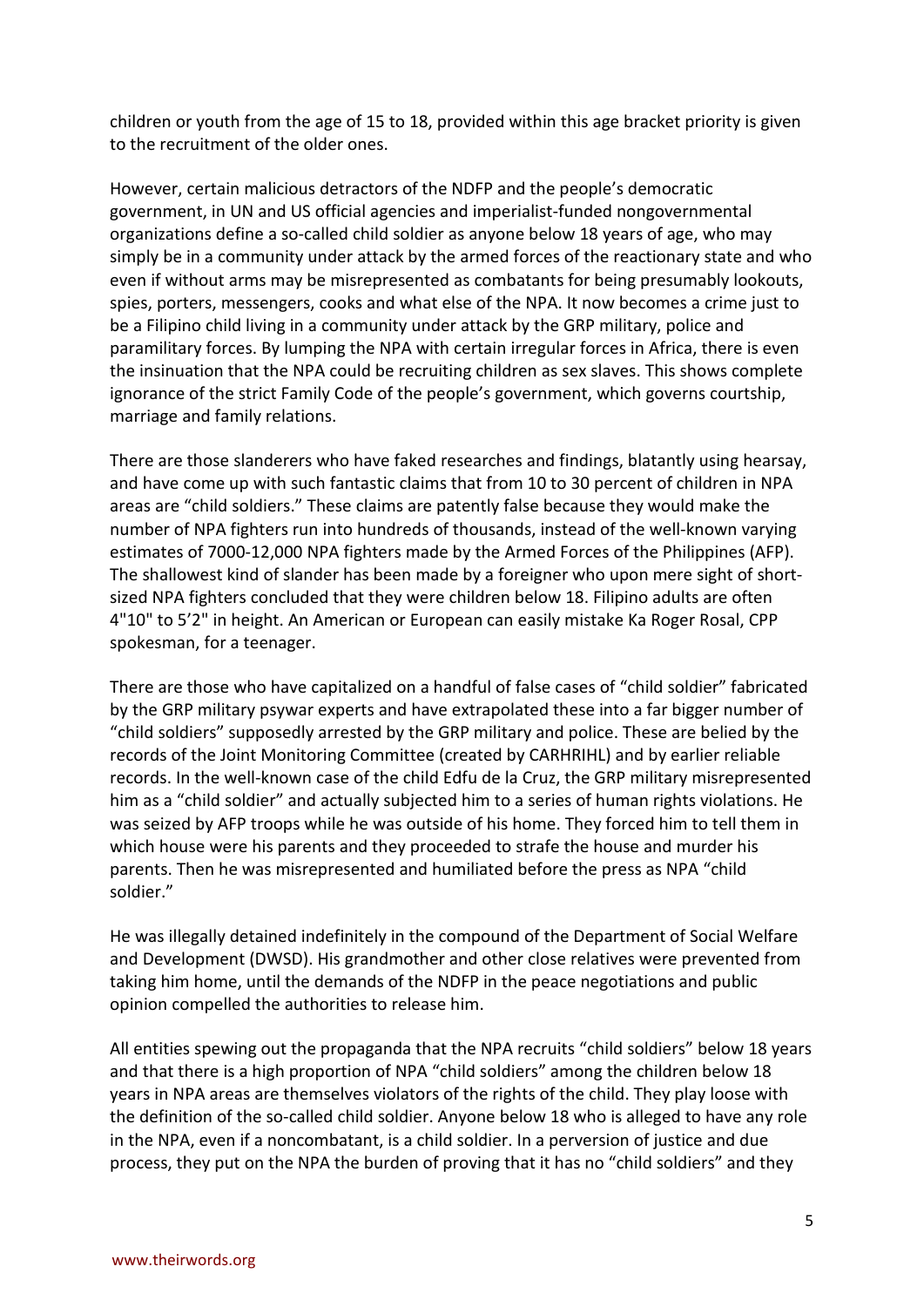do not bother to bring their accusations and evidence to the GRP-NDFP peace negotiations or the Joint Monitoring Committee under CARHRIHL.

After four years of existence the UNICEF-funded Philippine Coalition to Stop the Use of Child Soldiers has not attempted to establish direct communication with the NDFP. Even the UNICEF has neither presented positive proof nor asked NDFP to comment on the researches (which is normal academic practice) that it has used to conclude that there are child soldiers in the NPA.

The detractors have maintained a hypocritical silence over the well-proven misrepresentation of children as "child soldiers," as in the well-documented cases of Edfu and others. They thus make themselves party to the violation of the rights of these children by acquiescing to the military psywar labelling the children as "child soldiers." The UN and UNICEF have not engaged the NDFP in serious dialogue but have preferred to rely on the false claims of the GRP military and some NGO entrepreneurs with special axes to grind against the NDFP.

Contrary to their claims that they defend the rights of the child, the detractors of the NPA actually pave the way for the GRP military, police and irregular forces to arrest, detain, torture and murder children in their own homes and communities. In their attempt to demonize the NPA, they spread the propaganda that children in communities suspected of being pro-NPA are fair game for military attack. They also conceal the crimes of the armed minions of the GRP and make the large-scale real violators of the rights of the child appear innocent of their crimes.

The outlandish and irresponsible definition of the so-called child soldier emboldens the military, police and irregular forces of the GRP to perpetrate the worst violations of the rights of the child when they unleash campaigns of suppression against the people and areas suspected of supporting the revolutionary movement. The aggressors justify their brutal attacks on the children because supposedly these are active members or reserves of the NPA. They direct lethal fire at children whom they subsequently misrepresent as NPA fighters.

GRP military campaigns of suppression often involve the wanton killing of adults and children through bombings, artillery fire, strafing from airplanes and by infantry, looting and burning. After the GRP troops secure control of a village, children who are estimated to be at least 10 years old are at risk of being falsely accused as NPA combatant and being arbitrarily arrested, beaten up, tortured or murdered. In fact, it is an old continuing practice of GRP troops to feel out the shoulders of such children supposedly to find out whether the shoulders are hard enough to indicate frequent carrying of rifles. The GRP troops continue the tradition set by US General Jacob Smith in Samar during the Filipino-American War when he ordered the killing of all Filipino males who were at least 10 years old and supposedly old enough to carry a gun.

Increasingly, the military and police of the GRP abduct the children from suspected NPAsupporting communities and misrepresent them to the mass media as so-called child soldiers of the people's army. Then these children are detained in compounds of the DWSD or in municipal or city jails and the closest relatives are prevented by orders of the military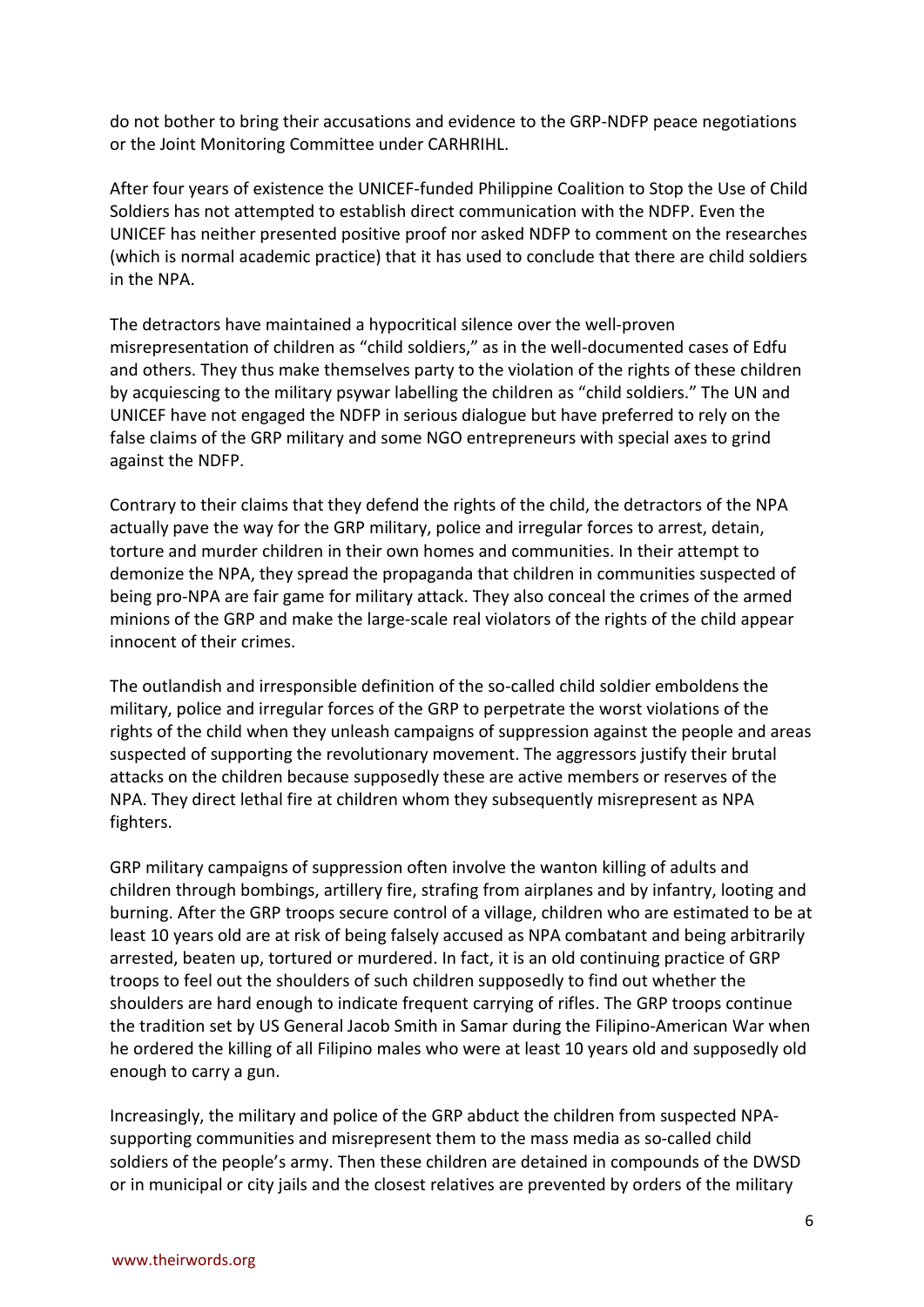from visiting them and bringing them home. These children detained in such a manner are relatively better known to the public, especially when there is military psywar in the press that these children are NPA combatants. In such cases, human rights organizations can quickly move to get the facts against the false claims of the military. In the worst cases, the children who are detained in military camps and forced to become orderlies and sometimes sex slaves are practically closed to human rights organizations for prompt investigation and documentation, unless the parents and other close relatives and mass organizations of the child or children concerned approach the human rights organizations for assistance.

Whenever they target an area for military suppression, the GRP military, police and irregular forces engage in food blockades, force the people to evacuate or let them stay in their community under the terms of the concentration camp or "strategic hamlet." Under conditions of food blockade or forced mass evacuation, the worst harm is inflicted on so many children. They go hungry, become sick without health care and have no chance to go to school for a long time. When the people are made to stay in their village, the troops occupy the school house as barracks and deprive the children of schooling.

In evacuation centers, the children are mainly the casualties. They are hit the hardest by outbreaks of diseases, like diarrhea, respiratory illness, measles and the like. They are also vulnerable to sexual abuse due to the flimsy accommodations, if any. If they survive, long after suffering hunger and illness, they will bear for a long time in their adulthood or until the end of their lives the invisible scars from their traumatic experience and will have serious difficulties in attaining normalcy or relating to conditions as they grow up.

The children of today live in an unprecedentedly harsh world, in which US imperialists and their followers can violate human rights with impunity and stigmatize the victims as the culprits. Under the auspices of the United Nations, the IMF, World Bank and the WTO coordinate the exploitation of the people of the world under the inhuman neoliberal economic policy. The US and other imperialist powers have used the UN repeatedly to justify, facilitate, carry out, prolong or prettify aggression and repression.

How many children in Iraq were killed by being deprived of food and medicine under the UN and US-UK policy of economic sanctions for more than ten years? At least 500,000 children. And how many more children have been killed by the US war of aggression against Iraq and Afghanistan and by the murderous policies and acts of the occupation and puppet government? How many of the children have been felled by disease for lack of clean water and proper food and have been deprived of education due to the destruction of the social infrastructure? How many children are scarred for life by the traumatic experience of the cruelties of aggressive war? Further, how many more children are to be killed, maimed or traumatized by cruel sanctions and wars of aggression as the US continues to impose its imperialist power on the entire Middle East, Central Asia, South Asia, East Asia and elsewhere?

The US and its bilateral and multilateral instruments (including the UN) cannot claim moral authority whatsoever to sit in judgment of and discredit genuine national liberation movements. It is clear that the US and its imperialist and puppet allies exploit the issue of human rights and humanitarianism as the pretext for military intervention and aggression.